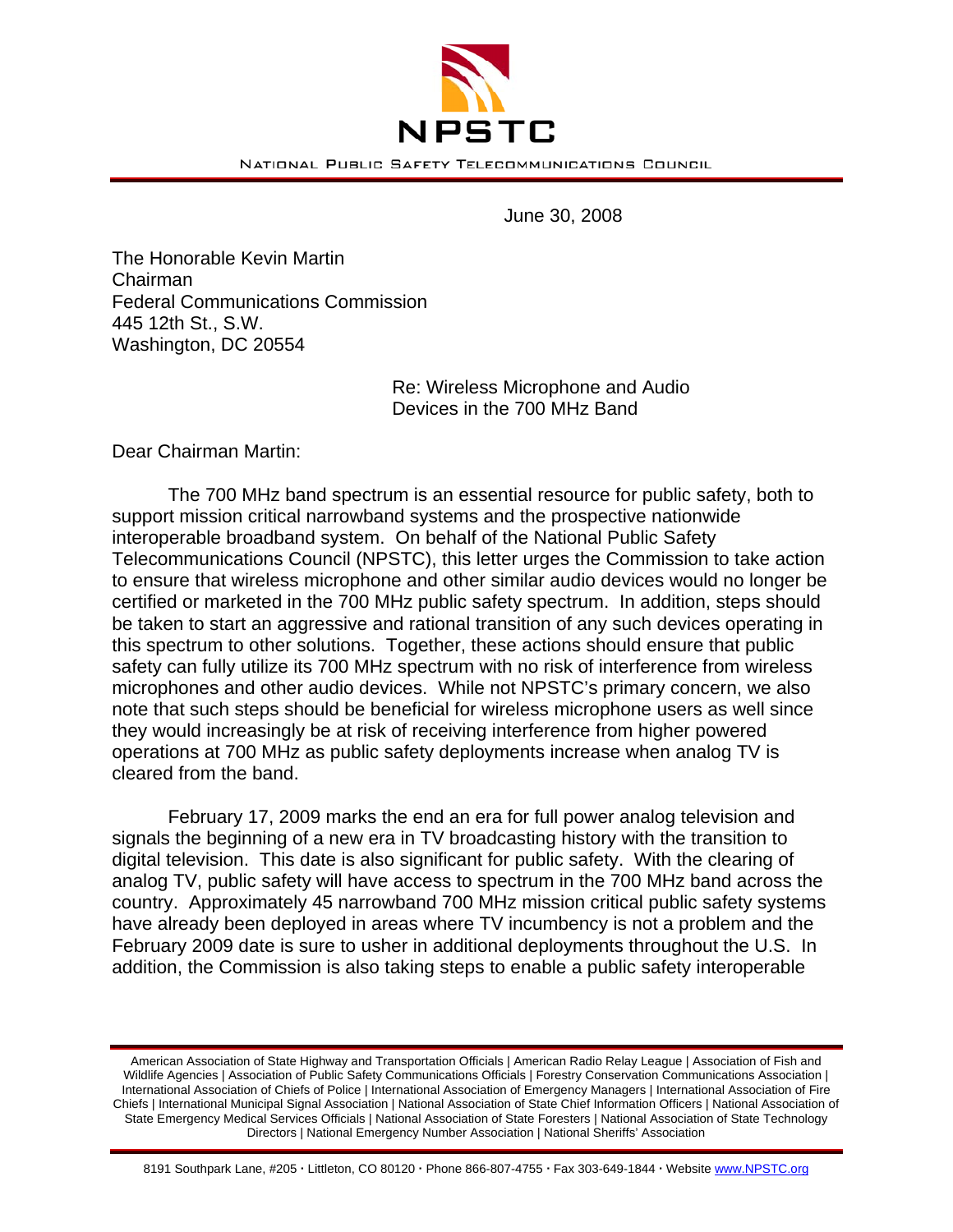broadband network at 700 MHz and NPSTC looks forward to broadband deployments at 700 MHz in the near future as well.  $1$ 

 While full power analog TV stations are required by law to vacate the 700 MHz band no later than February 17, 2009, there is no wholesale requirement to clear low power TV stations (LPTV), TV translators, and ad hoc auxiliary broadcast operations, including wireless microphones and other similar devices, from the band. Under the Federal Communications Commission (FCC) rules, these uses have secondary status to public safety users. Unfortunately, there is a potential risk of harmful interference to public safety from these secondary users. An entity with secondary status must resolve the interference it causes to primary users or discontinue operation. Public safety communications involve safety of life and therefore licensees cannot afford to wait until interference exists but must eliminate the potential for interference before it occurs.

 Early this year, with the support of staff in the Public Safety and Homeland Security and Media Bureaus, NPSTC initiated an awareness campaign regarding LPTV use at 700 MHz. The focus of this campaign is to ensure that public safety regional planning bodies and agencies alert LPTV licensees of the need to move from the 700 MHz band in a given area as systems are planned for deployment. Public Safety agencies in some areas have also had cooperation from the Society of Broadcast engineers in this initiative. At this stage, we believe these steps will result in voluntary action by LPTV licenses to move out of 700 MHz public safety spectrum when requested to do so. However, should public safety encounter any uncooperative LPTV licensees we will bring that to the Commission's attention and request further assistance.

 In contrast, NPSTC recommends the Commission engage now to address clearing wireless microphones for the 700 MHz public safety band. Given the nature of the market for wireless microphones and similar audio devices, NPSTC believes Commission action is necessary to ensure such devices do not interfere with public safety 700 MHz operations going forward. Wireless microphone use falls into two categories. Broadcasters are allowed to use spectrum not occupied by TV for broadcast auxiliary operations, including wireless microphone use. These operations, which occur on an ad hoc basis under the provisions of Part 74 of the Commission rules, are coordinated through the Society of Broadcast Engineers (SBE). $^2$  In addition to broadcast and auxiliary uses licensed "by rule," churches, schools, hotels bands, businesses, and others use wireless microphones on an unlicensed basis. While not authorized under any Commission rule, these devices are nonetheless prevalent in the market.

 $\overline{a}$ 

8191 Southpark Lane, #205 · Littleton, CO 80120 · Phone 866-807-4755 · Fax 303-649-1844 · Website www.NPSTC.org

<sup>&</sup>lt;sup>1</sup> In the Matter of the Service Rules for the 698-746, 747-762 and 777-792 MHz Bands and Implementing a Nationwide, Broadband, Interoperable Public Safety Network in the 700 MHz Band, *Second Further Notice of Proposed Rulemaking,* WT Docket 06-150 and PS Docket No. 06-229, FCC 08-128 (released May 14, 2008).

<sup>2</sup> See Subpart H—Low Power Auxiliary Station § 74.801, licensed under the requirements of 47 Code of Federal Regulations (CFR) **§** 74.832 and adhering to Technical Requirements of 47 CFR **§** 74.861.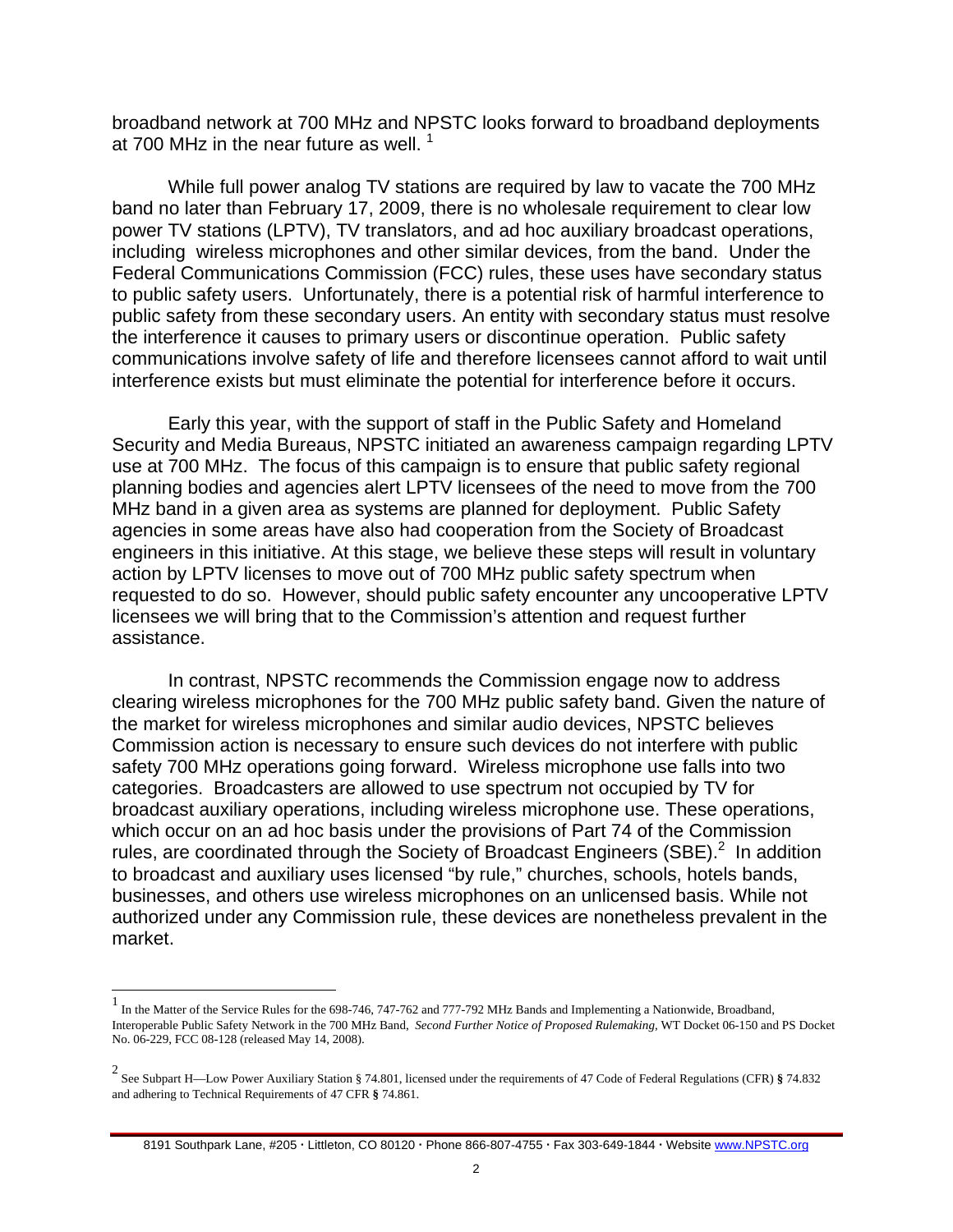Some reputable wireless microphone and audio device manufacturers have already begun designing new products for the U.S. market that avoid the 700 MHz band, however, we believe the Commission should take specific action to ensure that all manufacturers cease certifying, marketing and importing wireless microphones and similar devices capable of operating in the public safety 700 MHz band spectrum. In addition, there is a significant embedded base of wireless microphones, both licensed and unlicensed, already in the market and some unspecified number operate at 700 MHz. NPSTC recommends the Commission expeditiously initiate an aggressive and rational transition within which users must find other solutions for any microphones operating on the 700 MHz public safety spectrum.

 Licensed wireless microphones are authorized under Part 74 of the rules, therefore, NPSTC presumes that restrictions in using these devices in the 700 MHz band is likely to require a rulemaking proceeding. If that is correct, we urge the Commission to initiate such a rulemaking expeditiously. Licensed microphones and audio devices tend to be managed by professional sound engineers who coordinate operations with the SBE. Therefore, we believe as a practical matter, the SBE can be of assistance to the Commission to speed this transition for the imbedded base of any licensed microphones operating in the 700 MHz public safety spectrum, even if a rulemaking is required. To NPSTC's knowledge, nothing prevents the SBE from refusing to coordinate wireless microphone operations at 700 MHz while the rulemaking process takes place. Based on informal conversations with SBE representatives, we believe this has already started to occur.

 Unlicensed microphones present a different situation. Legally, unlicensed wireless microphones already have no authority to operate. As the Commission is aware, however, these devices are prevalent in the market, are normally distributed from manufacturers through a multitude of independent dealers, music stores, web sales, etc. and are deployed by many churches, schools and businesses. Since they are not authorized and there are no "rules" to be changed, NPSTC recommends the Commission consider taking action on unlicensed use without the natural delay inherent in a rulemaking. $3$  For example, the Commission could issue a Public Notice advising the public of the transition in use of the 700 MHz spectrum to public safety and noting that to ensure interference does not occur to these critical services, operations in the 700 MHz public safety spectrum must cease. Also, the Public Notice could indicate that Notices of Apparent Liability for Forfeiture will be issued to users for any wireless microphones found operating on the public safety 700 MHz channels after February 17, 2009, or immediately to any user found interfering with public safety 700 MHz operations even before the February 17, 2009 deadline. The Commission's existing procedures applicable to unlicensed operations could guide issuance of any citations. NPSTC believes this is a rational approach which will protect public safety, yet provide time for microphone manufacturers, dealers and users to make the transition to other channels.

<sup>&</sup>lt;sup>3</sup> It is not unusual for the rulemaking process to span 18 months or more from initiation to final decision.

<sup>8191</sup> Southpark Lane, #205 · Littleton, CO 80120 · Phone 866-807-4755 · Fax 303-649-1844 · Website www.NPSTC.org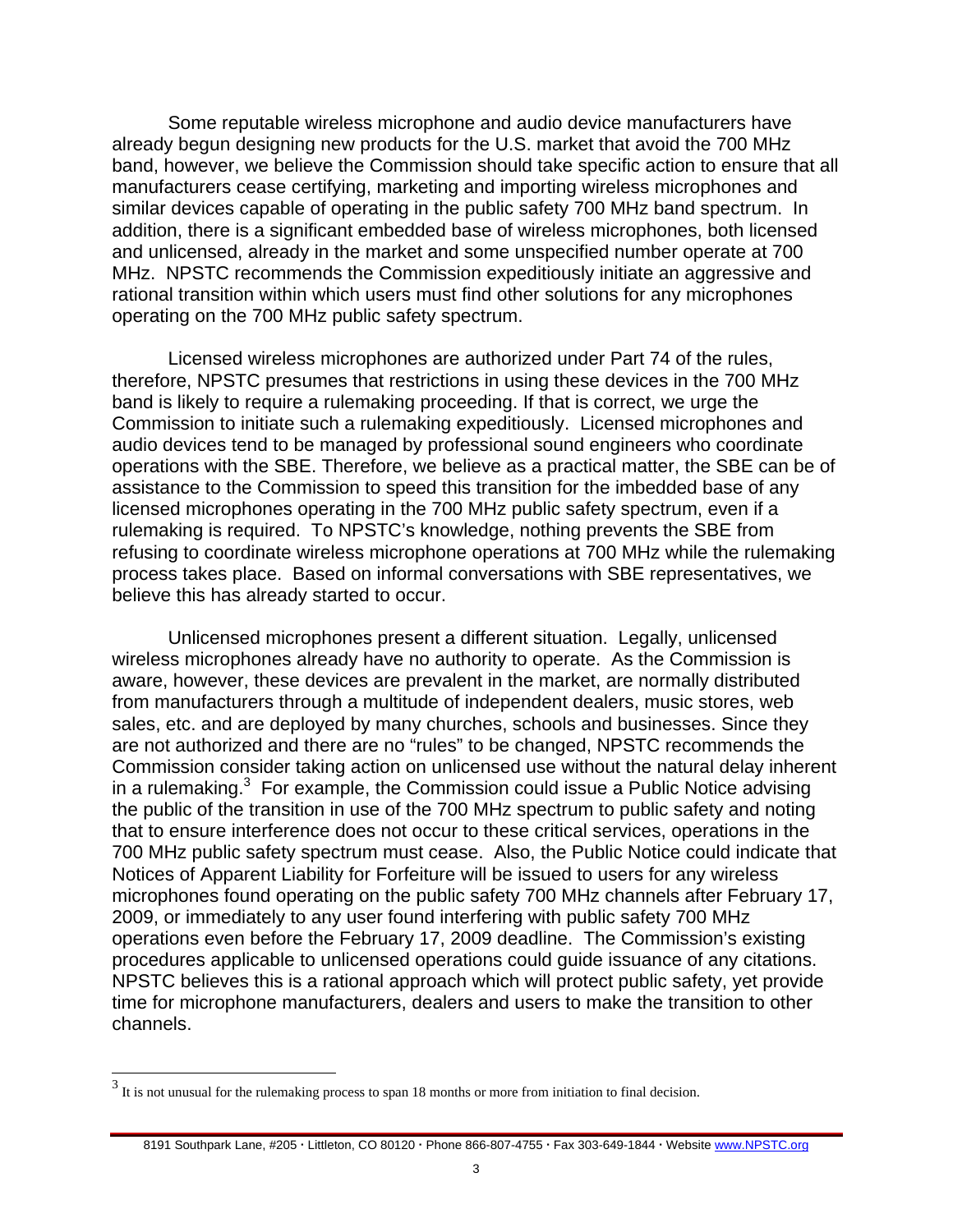In summary, NPSTC recommends the Commission take the following action:

- Initiate a rulemaking proceeding to prohibit certification, marketing, import and licensed use of wireless microphones, in-ear monitoring systems and other such low power wireless audio devices capable of operating in the public safety 700 MHz band, i.e., 763-775/793-805 MHz.<sup>4</sup>
- Expeditiously issue a Public Notice targeted toward wireless microphone manufacturers and dealers advising of the transition in use of the 763-775/793- 805 MHz spectrum and need to cease unlicensed operations in those band segments. The Public Notice could address that to ensure interference does not occur to these critical services, the Commission plans to issue Notices of Apparent Liability for Forfeiture to unlicensed users for any wireless microphones, in-ear monitoring systems and other such low power wireless audio devices found operating within the public safety 763-775/793-805 MHz spectrum after February 17, 2009, or immediately to any unlicensed user confirmed to be interfering with public safety 700 MHz operations even before the February 17, 2009 deadline.

The Commission's commitment to public safety communications has led to tangible improvements. The National Public Safety Telecommunications Council urges the Commission to continue these efforts by ensuring Public Safety has full use of the band without risk of interference from licensed or unlicensed wireless microphones and similar devices.

Respectfully,<br>  $\mathcal{L}_{\text{max}}$ 

Ralph Haller, Chair NATIONAL PUBLIC SAFETY TELECOMMUNICATIONS COUNCIL 8191 Southpark Lane, #205 Littleton, Colorado 80120-4641 866-807-4755

 $\frac{4}{4}$  While not the key issue for NPSTC, such a rulemaking could also consider whether or not prohibitions on certifying, marketing, importing or using wireless microphones should extend to the entire 700 MHz band, i.e., 698-806 MHz. We note that auction winners recently spent almost \$20 billion to obtain the commercial segments of this band.

<sup>8191</sup> Southpark Lane, #205 · Littleton, CO 80120 · Phone 866-807-4755 · Fax 303-649-1844 · Website www.NPSTC.org